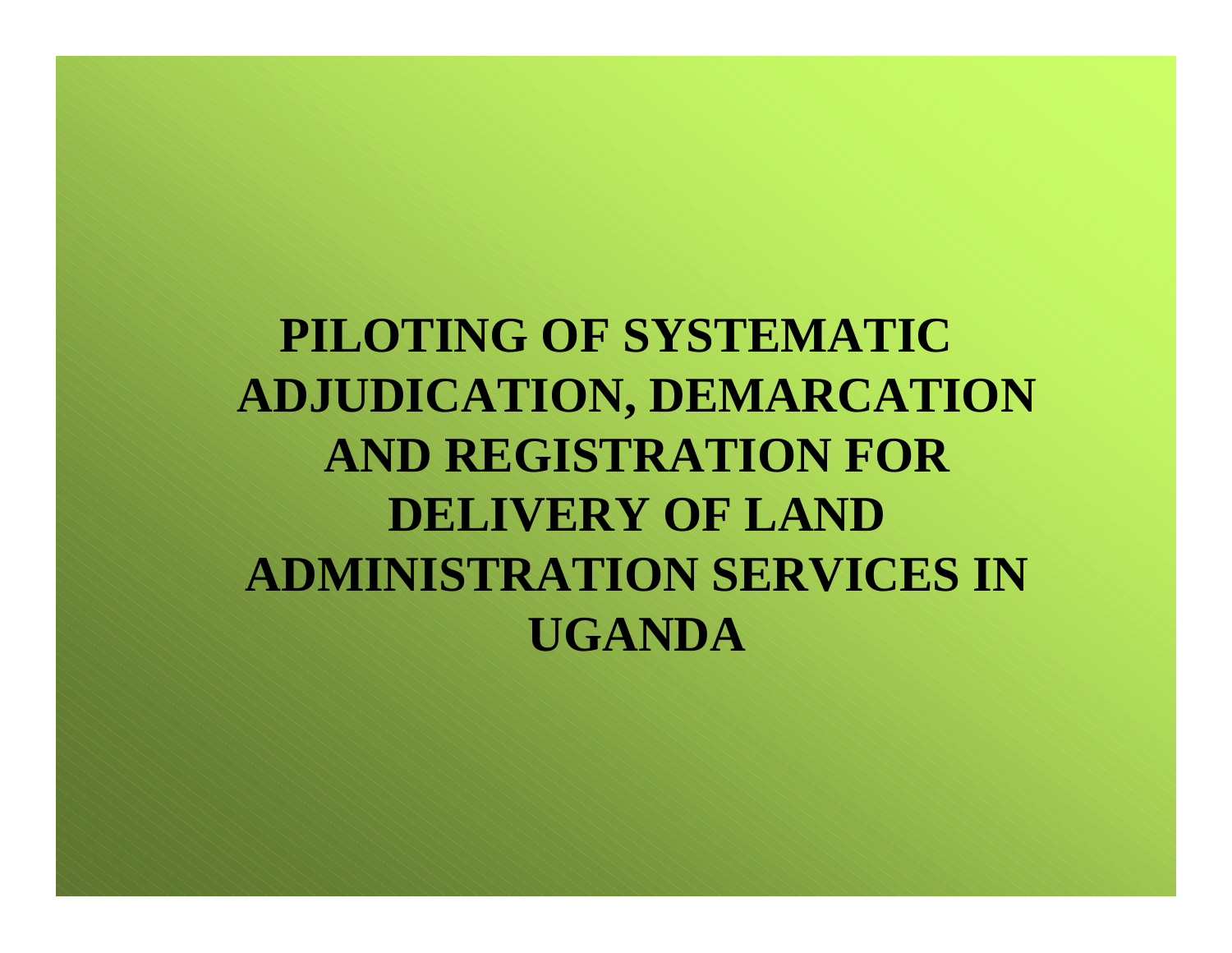#### **KEY CONSTITUTIONAL AND LEGISLATIVE PROVISIONS ON LAND**

#### **Constitution of Uganda, 1995**

• Land in Uganda belongs to the citizens of Uganda, and can be owned under customary, mailo, freehold or leasehold tenure.

• Government may acquire land in the public interest.

• Government or a local government shall hold in trust and protect natural lakes, rivers, wetlands, forest reserves, national parks and land reserved for ecological and touristic purposes.

• Non-citizens may acquire leases.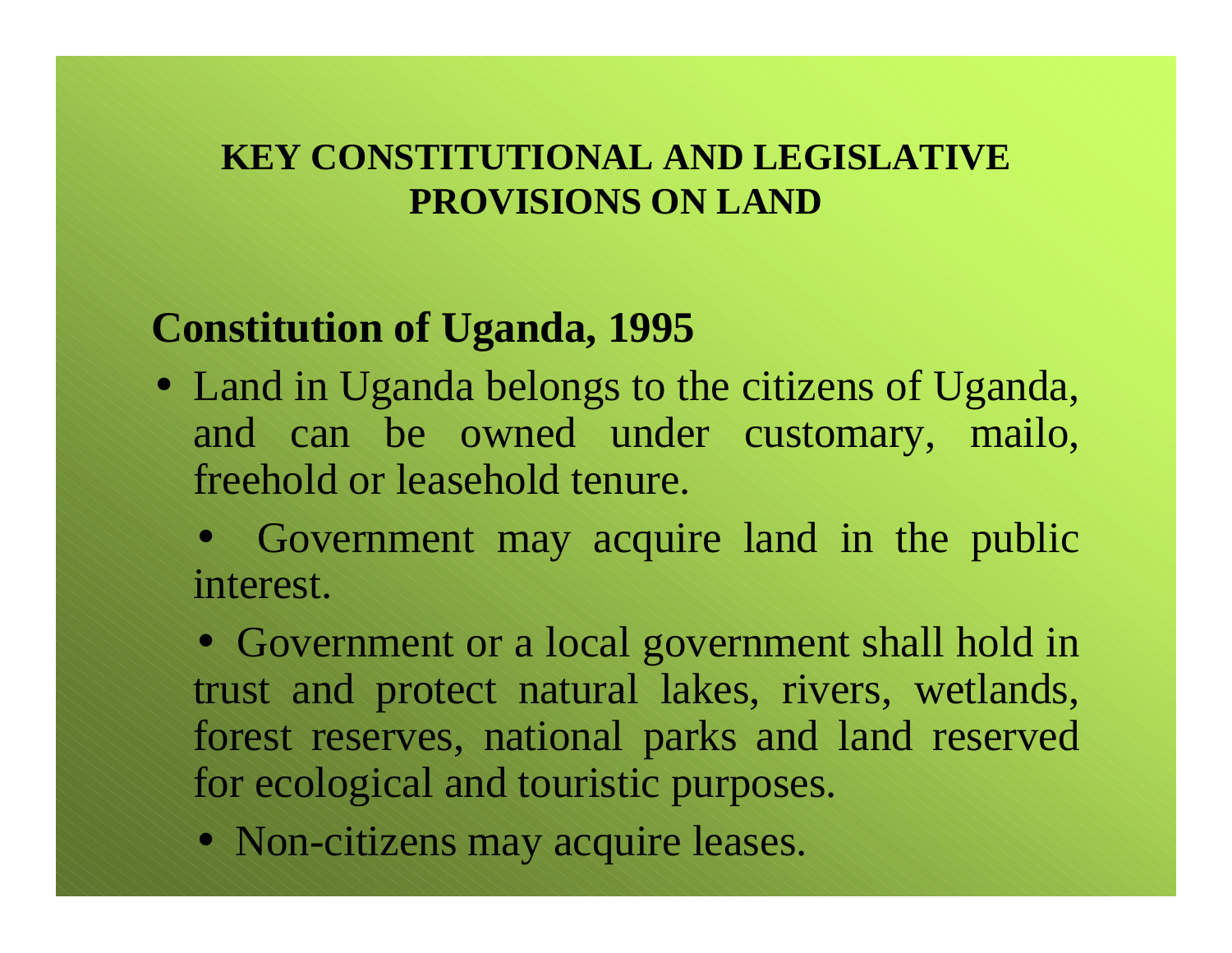#### **KEY CONSTITUTIONAL AND LEGISLATIVE PROVISIONS ON LAND (Contd)**

• Parliament is to make a law regulating the relationship between lawful or bona fide occupiers of land and registered owners of land

- Parliament is also to make a law providing for the acquisition of registered interest by lawful or bona fide occupants
- The Uganda Land Commission is to manage Government land
- District Land Boards and District Land Tribunals are to be established.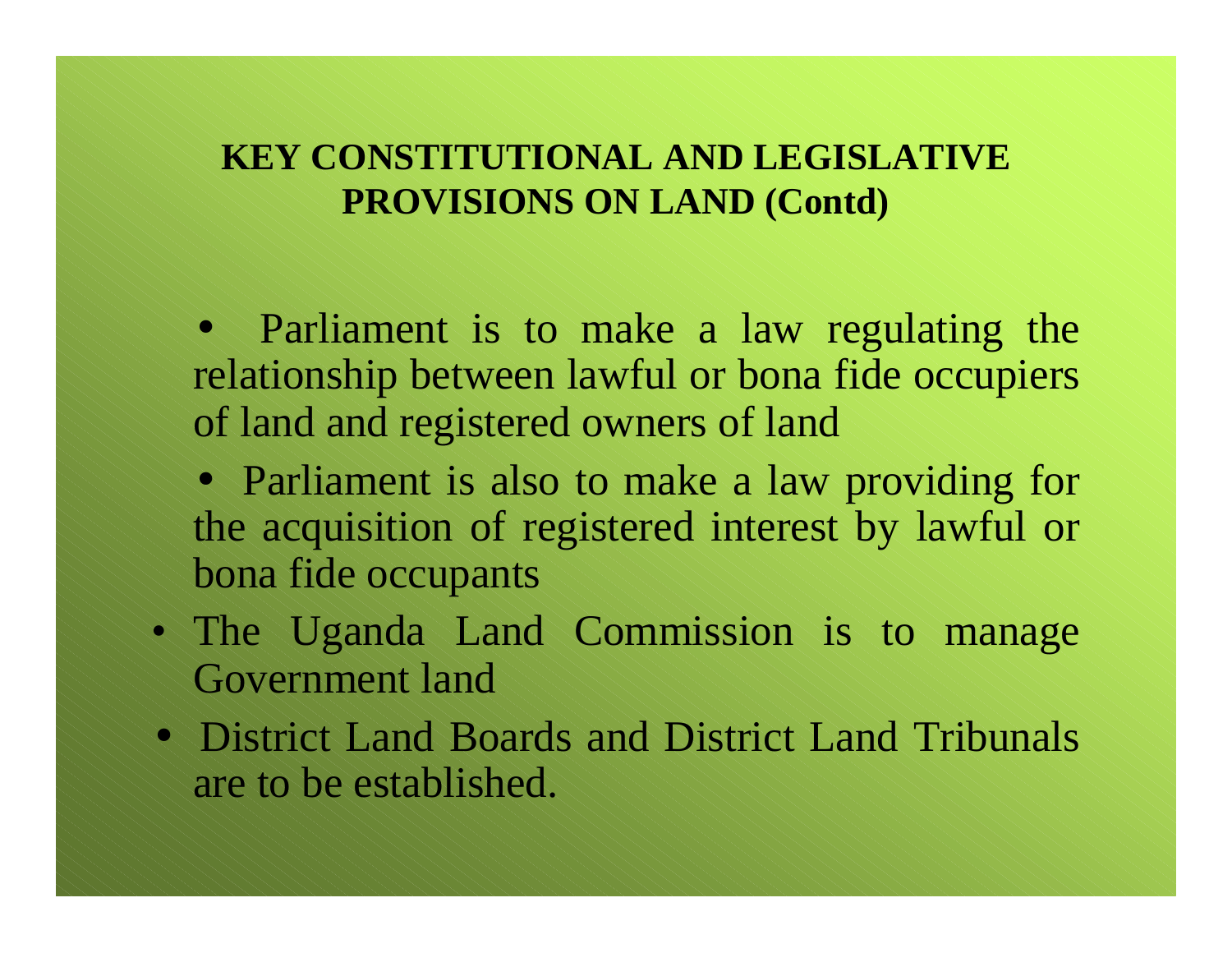#### **KEY CONSTITUTIONAL AND LEGISLATIVE PROVISIONS ON LAND (Contd)**

#### • **Land Act, 1998**

Defines land tenure systems (customary, mailo, freehold, leasehold)

- Customary land owners may acquire a certificate of customary ownership for their land as conclusive evidence of their rights
- A person may apply for a freehold, or may convert their customary ownership to freehold
- Communities may form Communal Land Associations and manage common land under a Common Property Management Scheme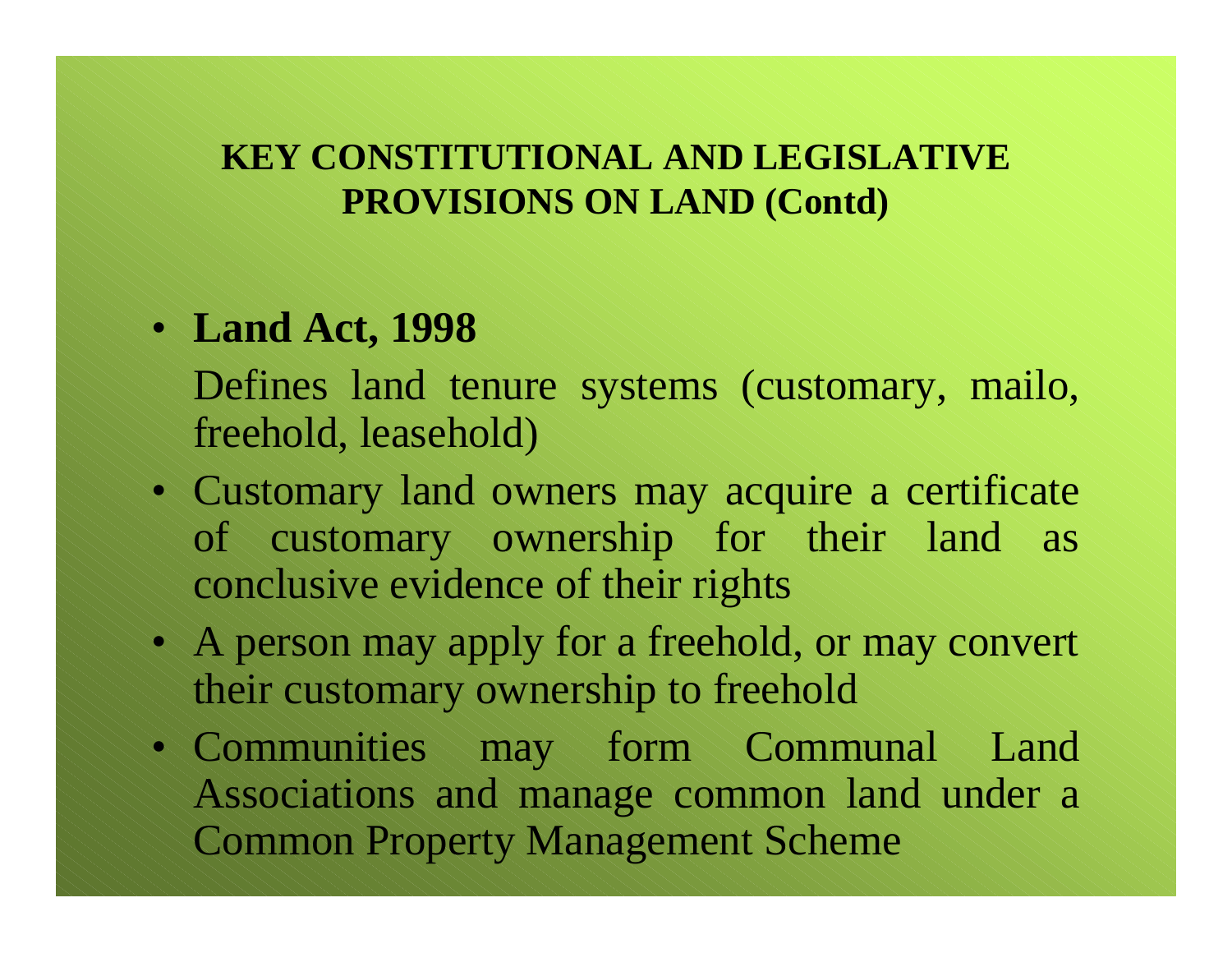#### **KEY CONSTITUTIONAL AND LEGISLATIVE PROVISIONS ON LAND (Contd)**

- Tenants on registered land have security of occupation and can apply for a certificate of occupancy for the land they occupy.
- Spouses and children must consent to transactions in land where they usually live. For orphans, the Land Committee must give consent.
- A Land Fund is to be established to assist people to acquire registrable interests in land,
- Operationalises ULC, DLBs, Tribunals
- Requires establishment of DLOs, Sub-county Land Tribunals, and Parish Land Committees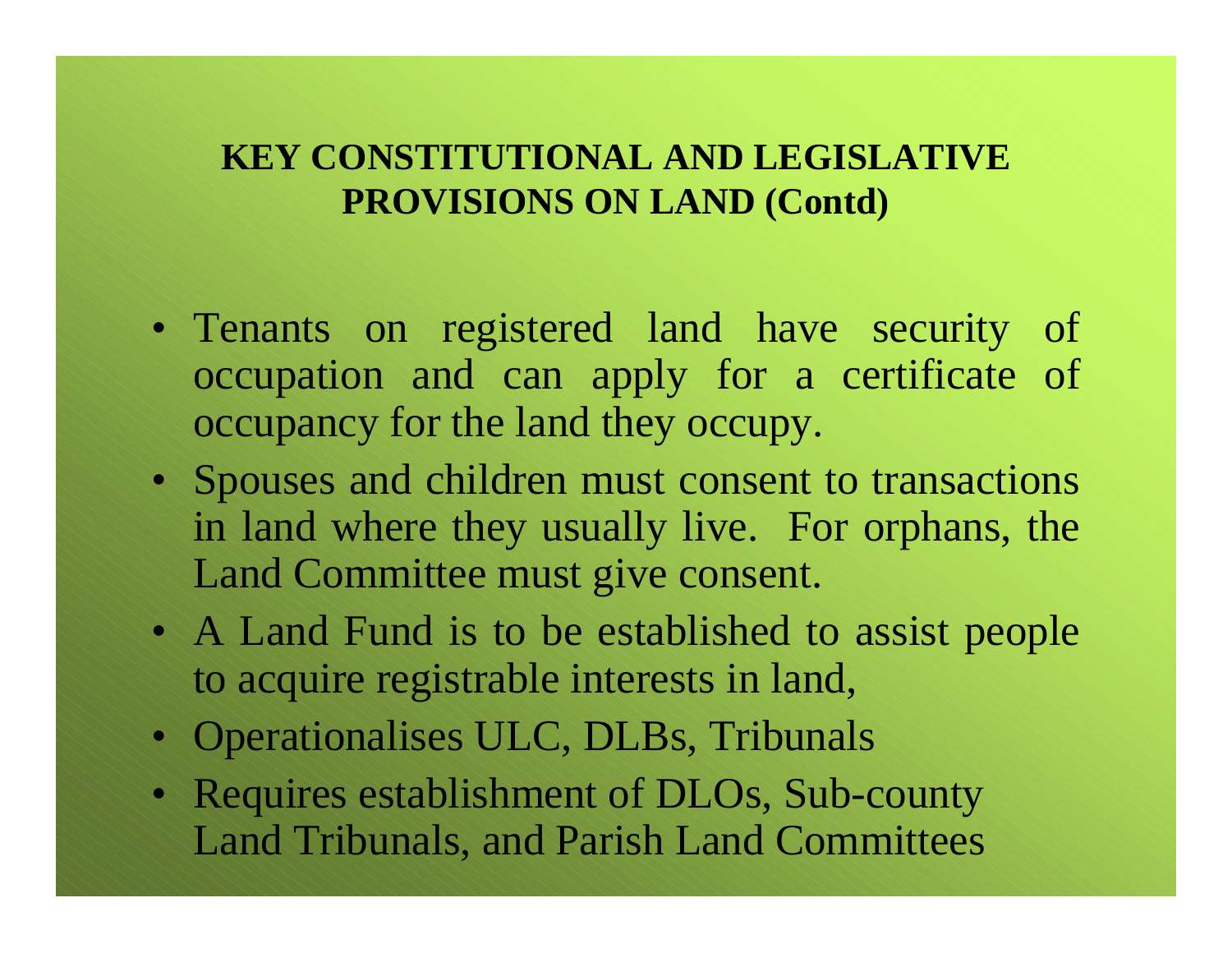#### **KEY ISSUES FOR THE LAND SECTOR**

- *Population growth*
- *Low rate of land utilisation*
- *Land Tenure Insecurity*
- *Low awareness of land issues*
	- *Incomplete policy framework Inadequate capacity for service delivery*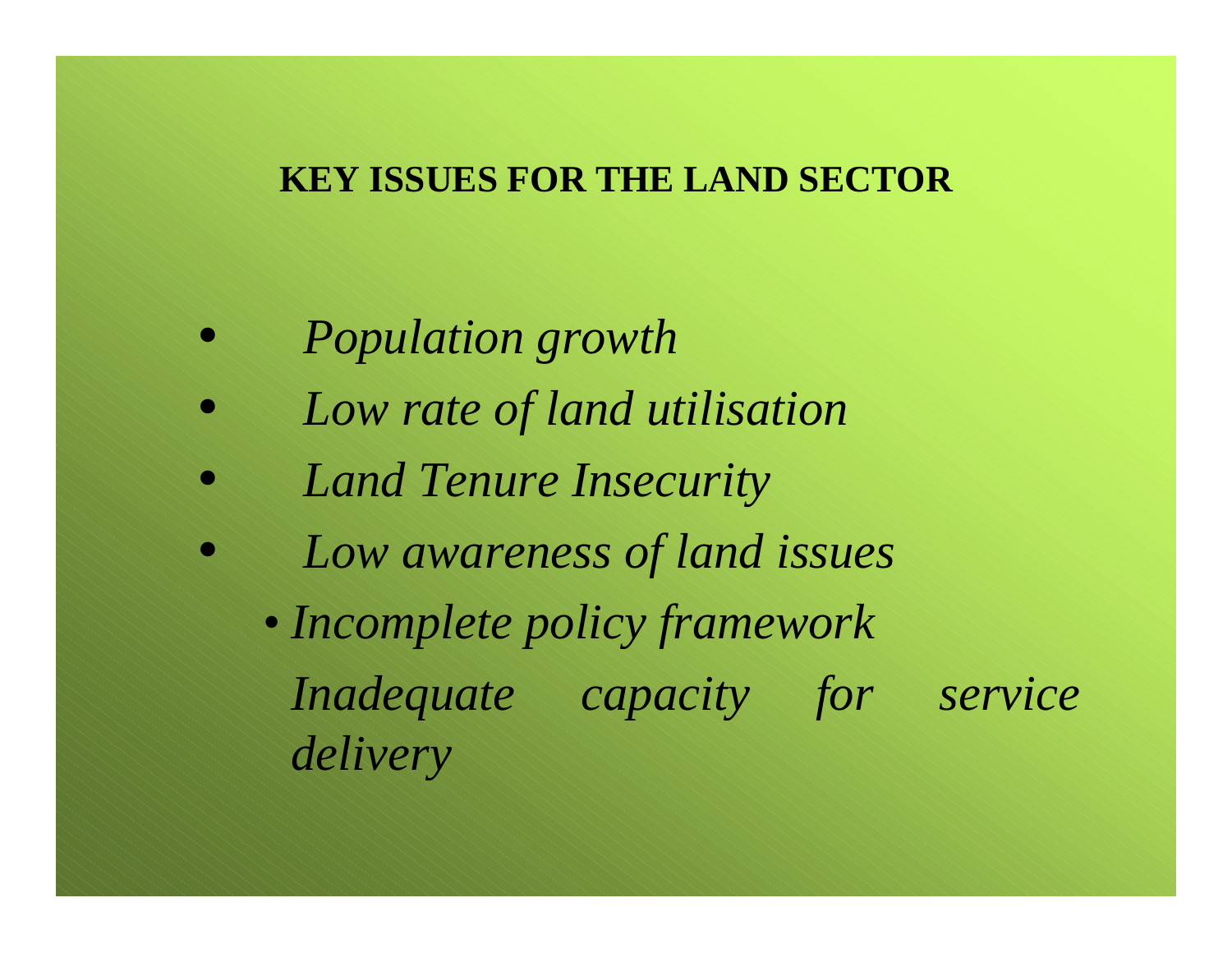## **LAND ADMINISTRATION INSTITUTIONS**

- **District Level:** District Land Boards, District Land Offices (Each with 5 professionals: Surveyor, Registrar of Titles, Land Officer, Valuer and Physical Planner), District Land Tribunals
	- **Sub-County Level:** Recorders (Sub-County Chiefs), Sub-County Land Tribunals
- **Parish Level:** Parish Land Committees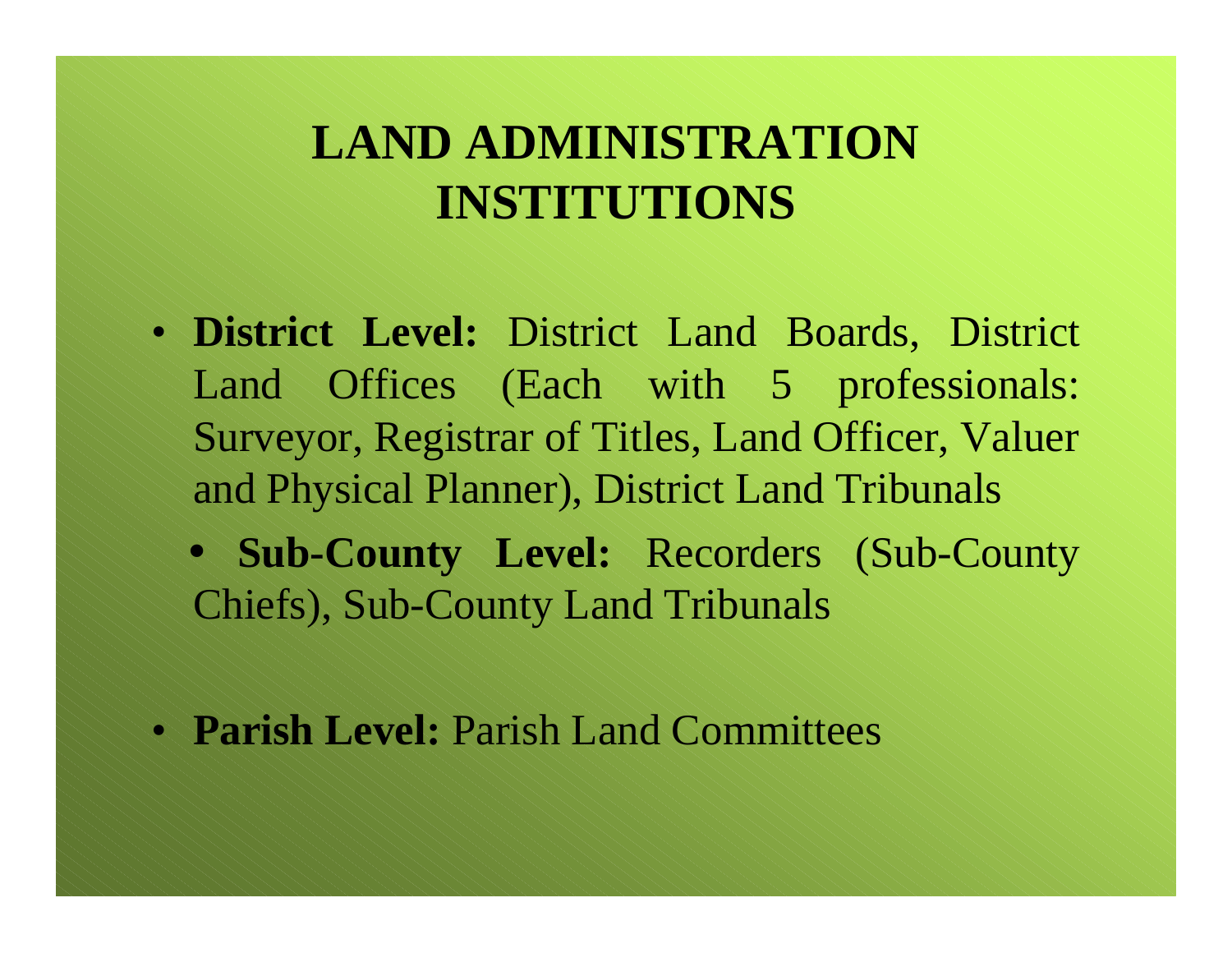### **GOVERNMENT ACTION**

- Land Act Implementation Study
- Submission of Recommendations to Cabinet
- Development of a SAP for nationwide consultations
- Development of the LSSP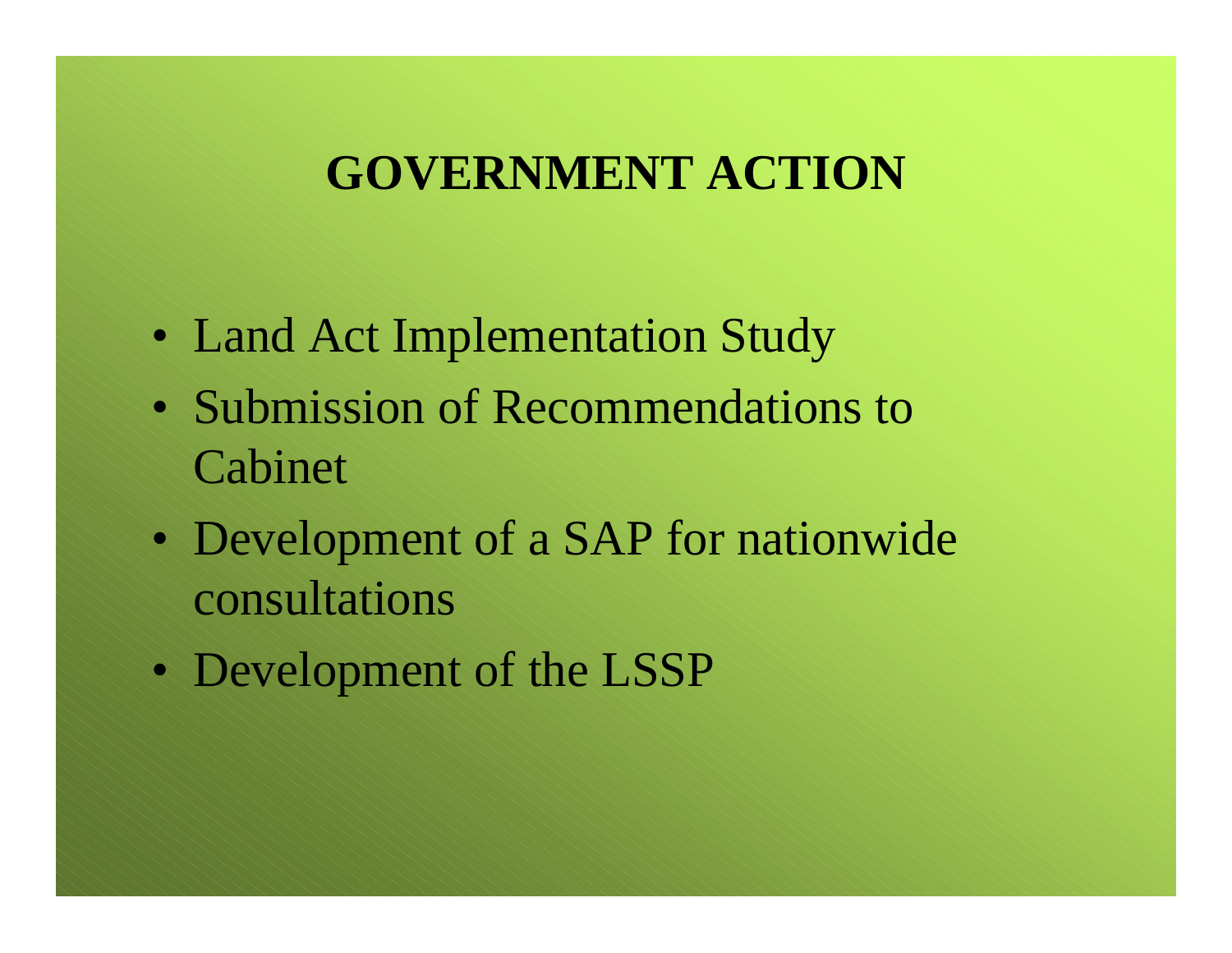### **Amendments to the Land Act**

- Land (Amendment) Act, 2001
- Land (Amendment) Act, 2004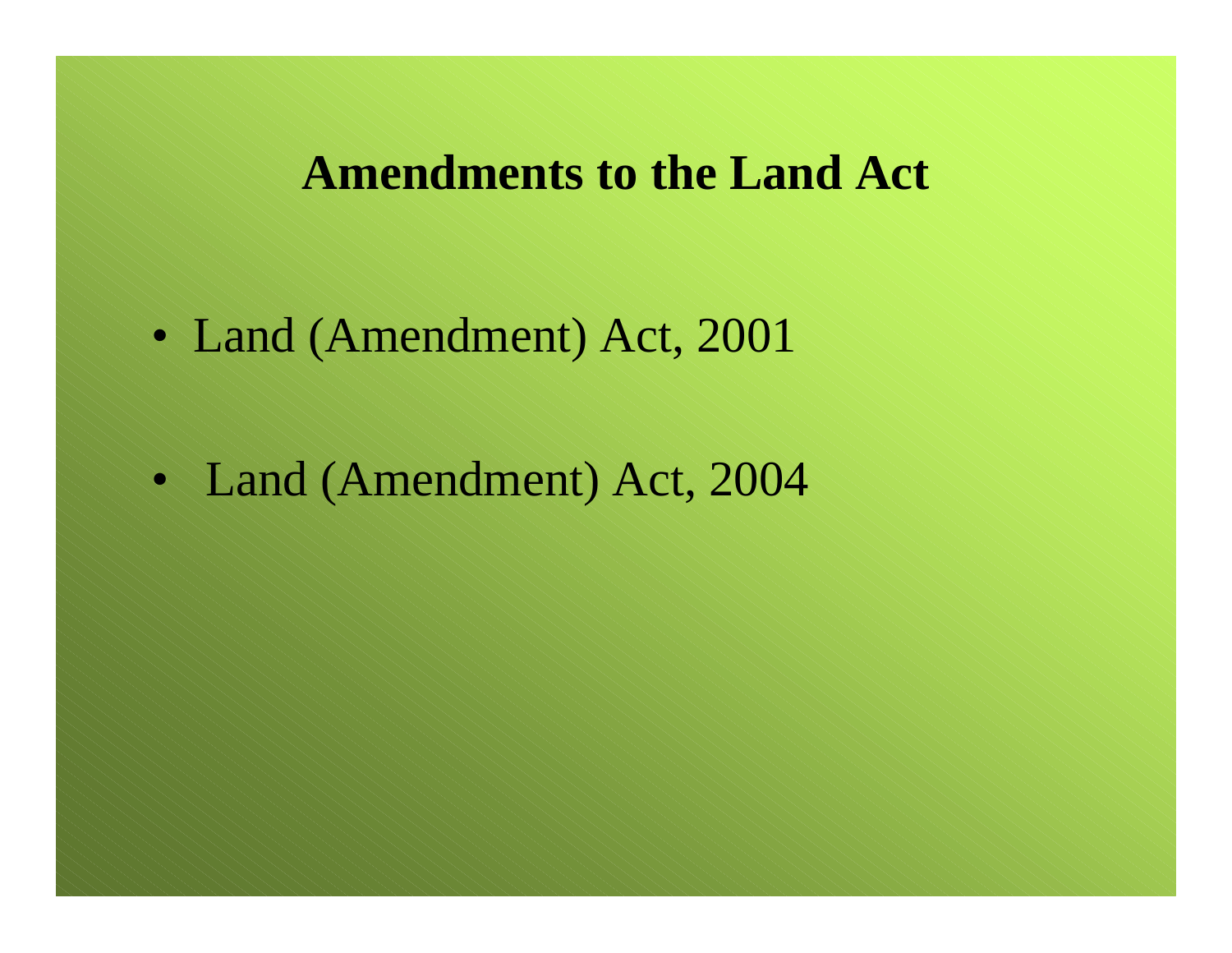# **SYSTEMATIC ADJUDICATION AND DEMARCATION**

- the decision to demarcate will be based on local demand, not on central dictate
- where demand exceeds the capacity to deliver, areas will be selected according to agreed criteria of environmental, social or economic benefit
- the level and nature of rights to be demarcated will be determined at local level by affected communities in order to reflect local circumstances
- all those affected will have the right to equal protection throughout the adjudication and demarcation process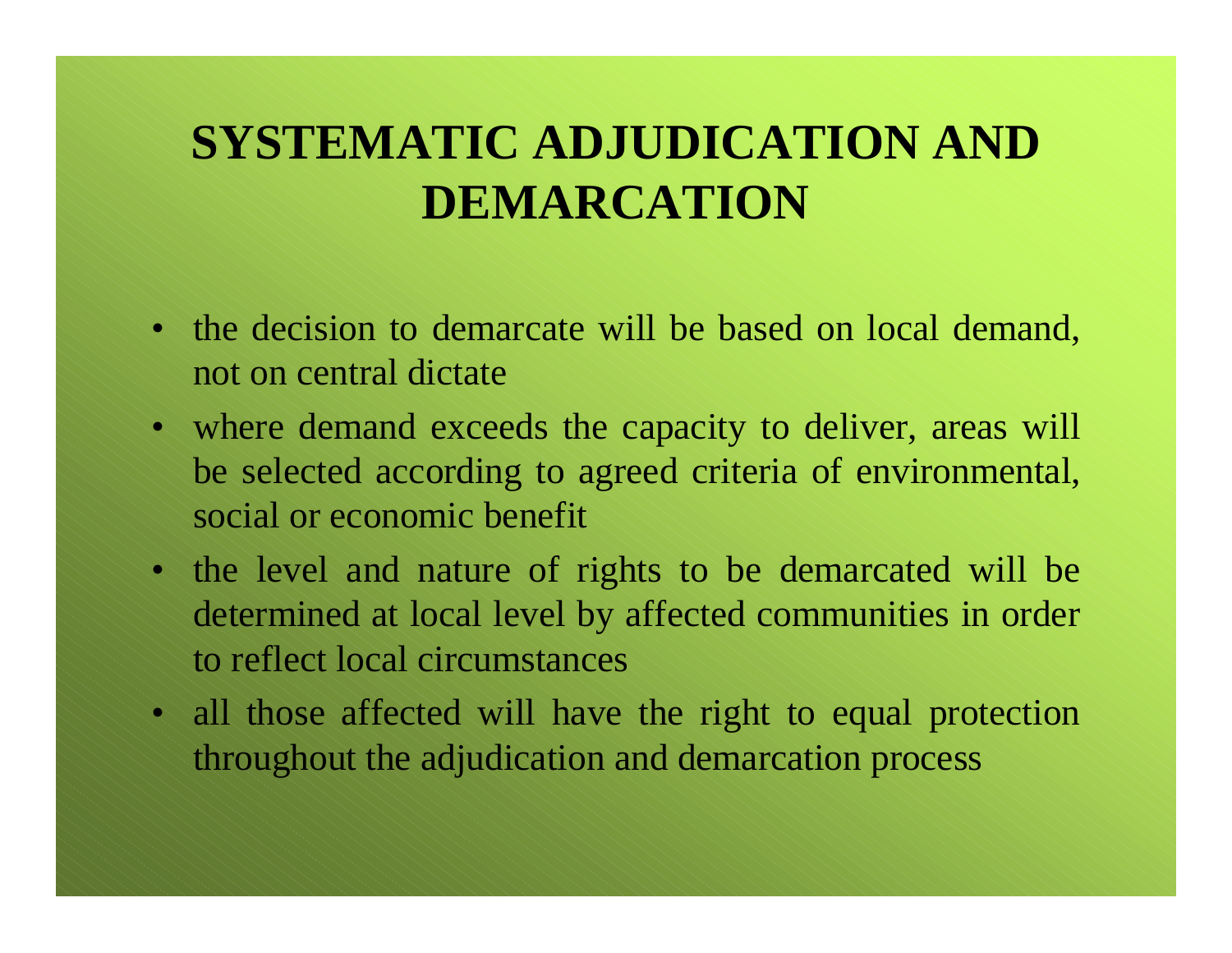# **SYSTEMATIC ADJUDICATION AND DEMARCATION (Contd)**

- the process will be transparent and accountable and communities and individuals will have the right to contest decisions of the adjudication team
- The systematic demarcation approach will be piloted during Phase One and outcomes monitored carefully. Where appropriate, the approach will be broadened to incorporate other techniques including land readjustment, participatory land use planning, valuation.
- SD has to be justified in the National Dev. agenda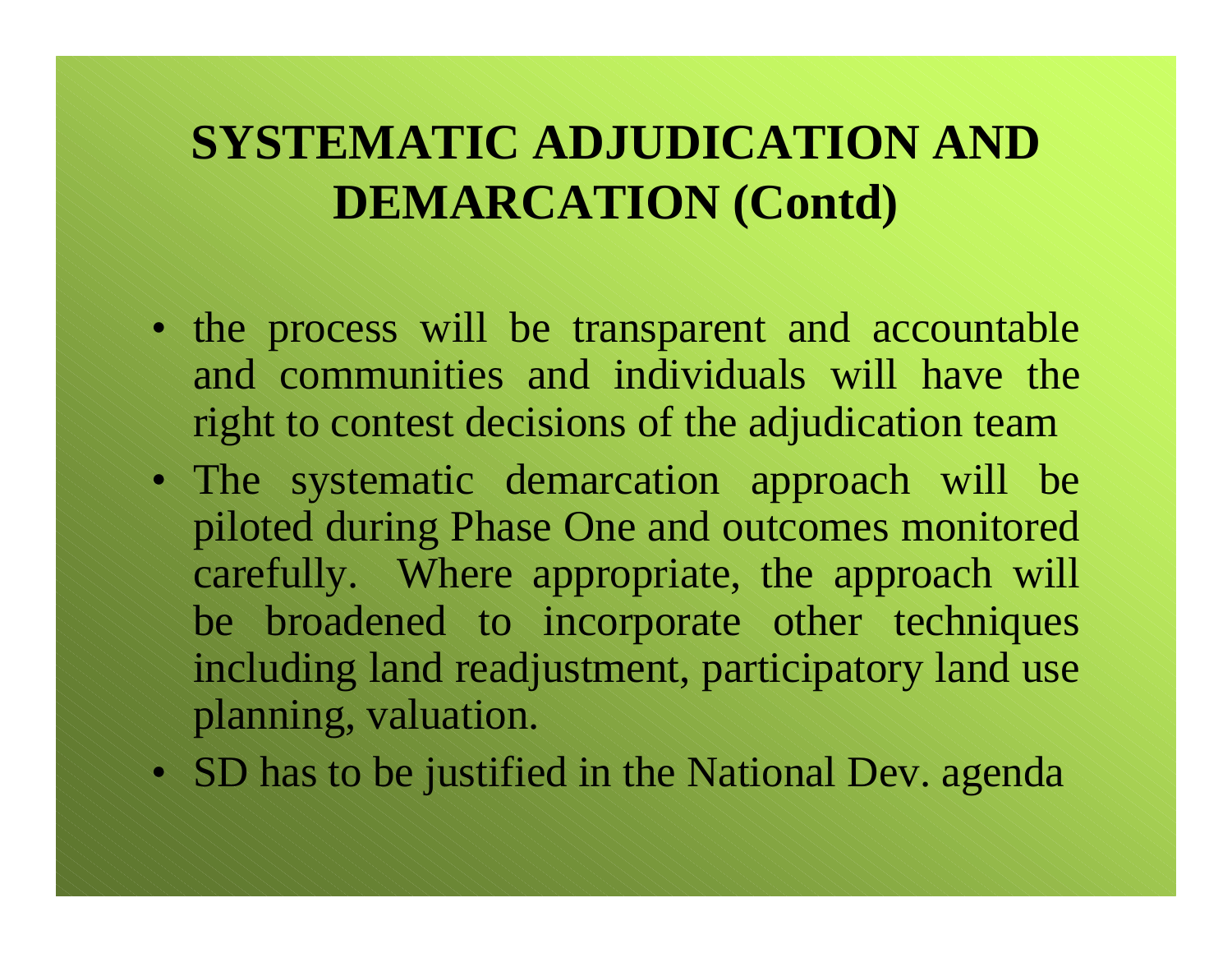# **SYSTEMATIC ADJUDICATION AND DEMARCATION – Procedure in Pilots**

- Baseline Studies
- Mobilisation and Sensitisation
- Training
- Adjudication and Demarcation
	- Notification for Conducting Exercise
	- Sensitisation (Continous)
	- Adjudication and Dispute resolution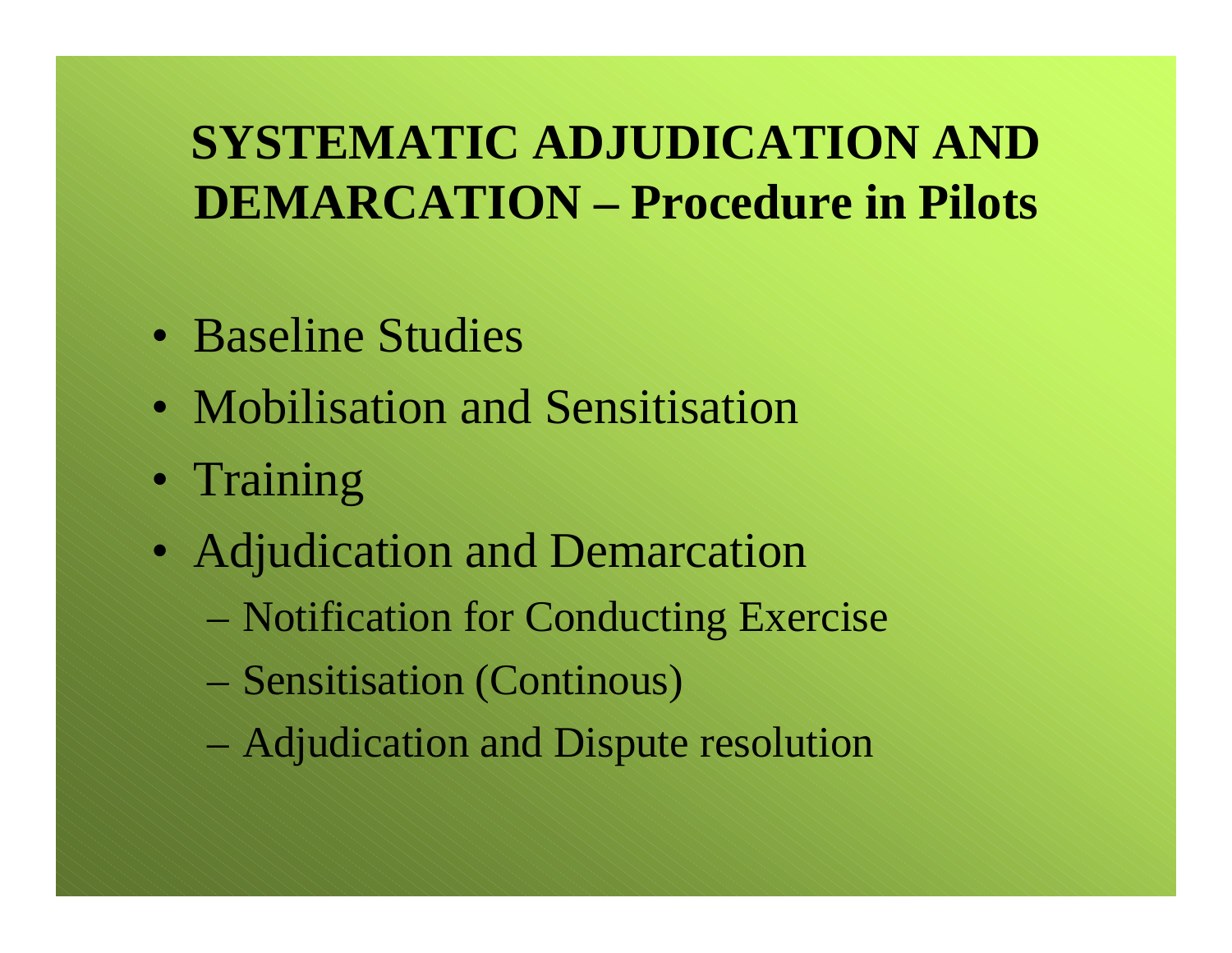# **SYSTEMATIC ADJUDICATION AND DEMARCATION – Procedure in Pilots**

- Clearing of Boundaries
- Marking of Boundaries
- Equipment Selection (\*)
- Measurement

– Data to be collected on Data Collection Form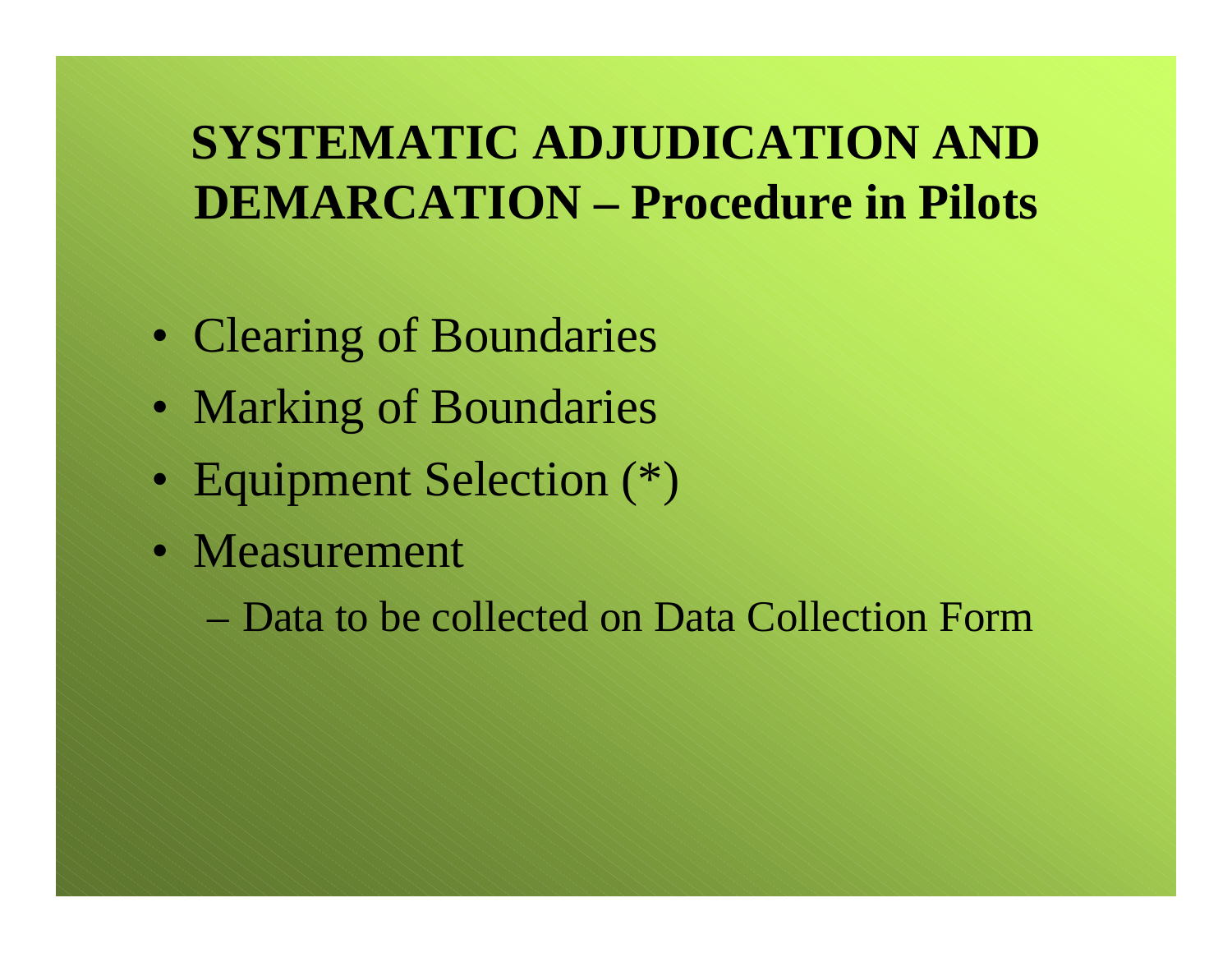### Other Activities

- Topographic Survey of Trading Centres for Physical Planning purposes
- Editing of Information
- Public Display after drawing of cadastral maps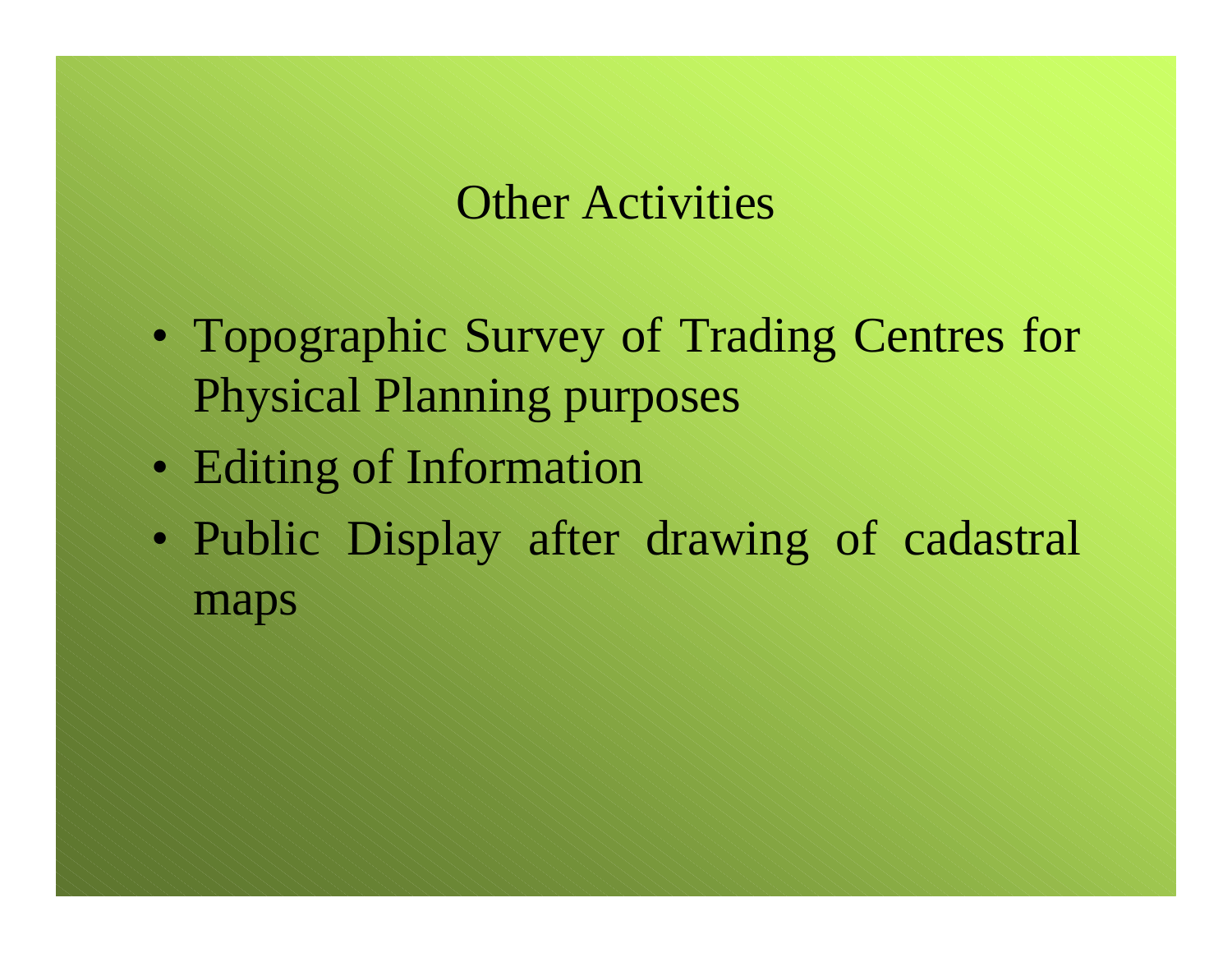# Achievements

- Developed Guidelines and Training Manual for Systematic Demarcation
- Developed Sensitisation materials for SD, including translations
- Trained personnel in GPS applications for SD in Univ. of Florida
- Together with Datagrid Inc., customized GPS equipment for use in SD
- Started the process of development of a database management system to ease data collection and management of SD data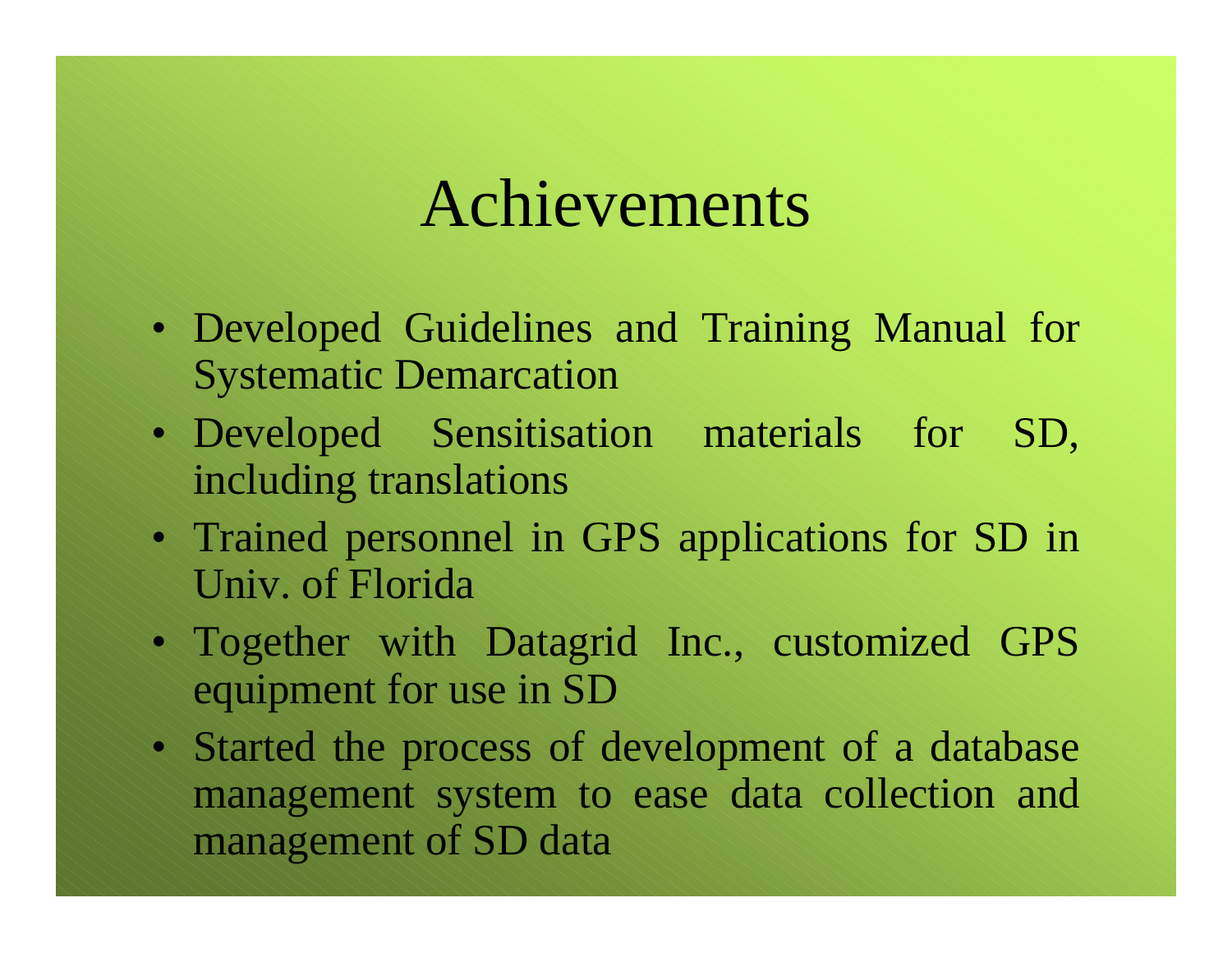### Achievements (Contd)

- Most of the land disputes were resolved
- Topographic surveys were carried out for physical planning of the TCs
- Exposed to stakeholders including policy makers the need to come up with guidelines on for example: Restriction on parcel sizes, provision of access to parcels,
- Finally the SD in Rukarango enabled the staff of MWLE acquire vital learning experiences that is being studied and bettered to enable SD in the other parts of the country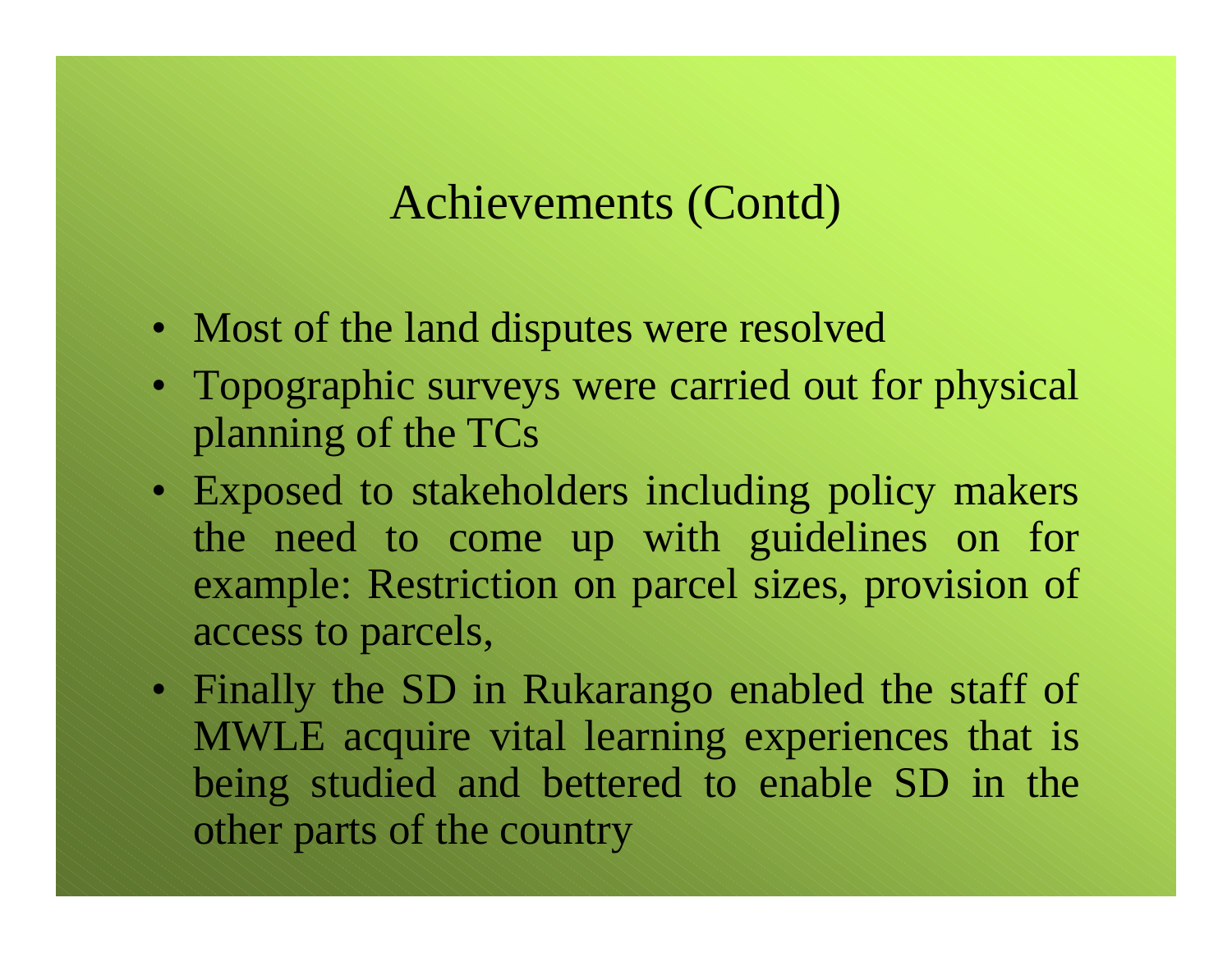## Challenges

- Capacity both in terms of personnel and equipment to deliver services for SD
- Inheritance issues in areas where Land Registers are not up to date
- Ability of all stakeholders take up their roles and responsibilities
- Sorting out complex issues related to previously unsurveyed parcels
- Addressing the legal and regulatory framework